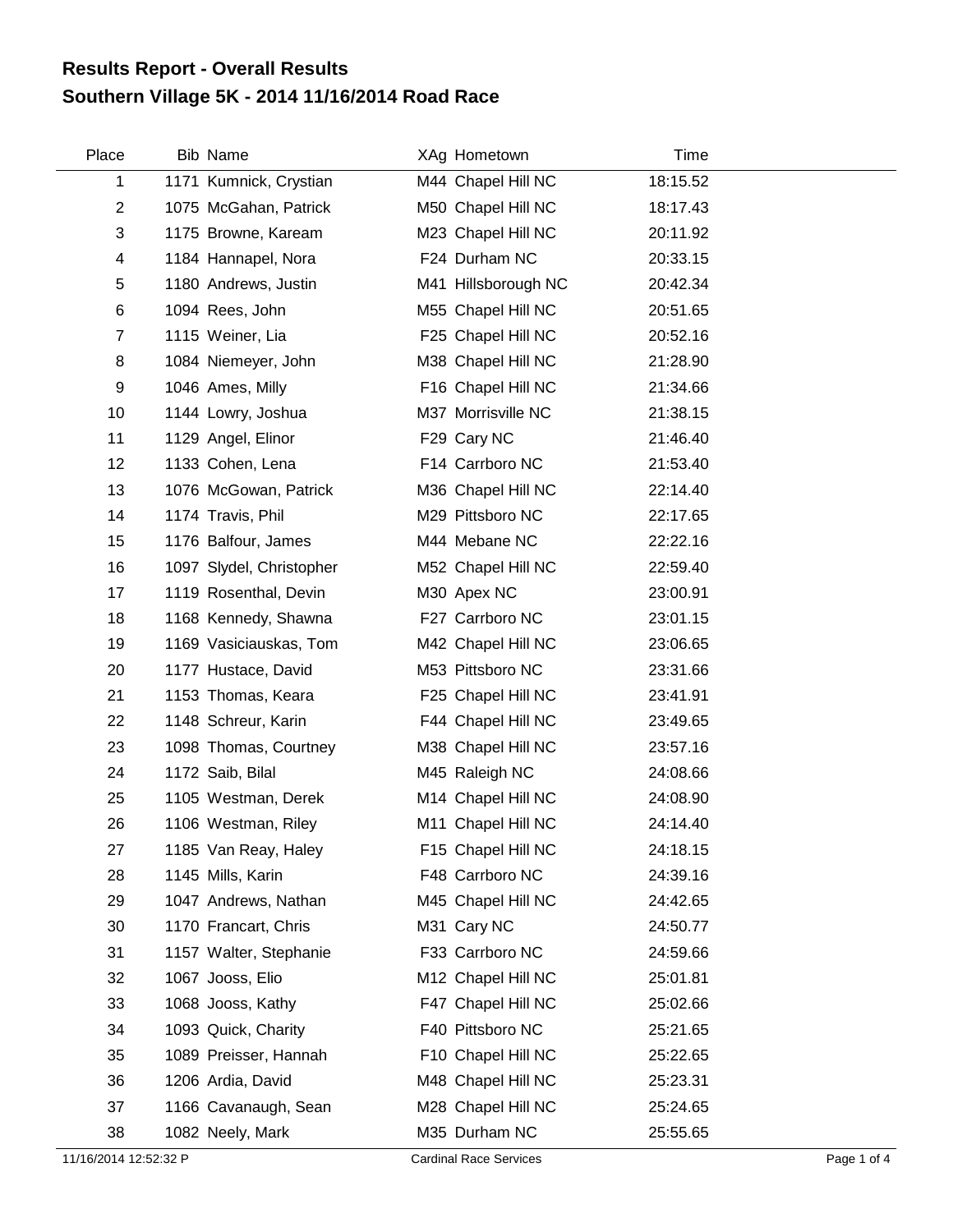| Place | Bib Name                | XAg Hometown         | Time     |
|-------|-------------------------|----------------------|----------|
| 39    | 1191 Tanner, Collin     | M8 Chapel Hill NC    | 26:43.15 |
| 40    | 1114 Snipes, Kristen    | F39 Chapel Hill NC   | 26:43.90 |
| 41    | 1142 Kendall, Temarie   | F34 Apex NC          | 27:01.15 |
| 42    | 1195 Theilgard, Neis    | M25 Pittsboro NC     | 27:03.55 |
| 43    | 1104 Weiss, Thomas      | M57 Raleigh NC       | 27:13.90 |
| 44    | 1173 Jooss, Ramsey      | M10 Chapel Hill NC   | 27:36.65 |
| 45    | 1112 Philpot, Catherine | F24 Raleigh NC       | 27:40.16 |
| 46    | 1141 harris, william    | m38 Pittsboro NC     | 27:41.65 |
| 47    | 1073 Luffman, Melissa   | F38 Rochester NH     | 27:44.74 |
| 48    | 1065 Harrington, Philip | M51 Pittsboro NC     | 27:49.15 |
| 49    | 1182 Brock, Jana        | F35 Chapel Hill NC   | 27:49.17 |
| 50    | 1091 Preisser, John     | M50 Chapel Hill NC   | 27:53.66 |
| 51    | 1117 Morris, Kimberly   | F39 Chapel Hill NC   | 27:58.90 |
| 52    | 1160 Windham, Ellie     | F12 Chapel Hill NC   | 28:17.15 |
| 53    | 1156 Pierce, Kathleen   | F37 Carrboro NC      | 28:18.15 |
| 54    | 1147 Monteiro, Teresa   | F34 Chapel Hill NC   | 28:38.40 |
| 55    | 1149 segar, a p         | F43 Chapel Hill NC   | 28:44.40 |
| 56    | 1143 Livingston, Walker | F10 Chapel Hill NC   | 28:46.16 |
| 57    | 1051 Blackadar, Sara    | F33 Rochester NH     | 29:15.16 |
| 58    | 1146 Misior, Robert     | M36 Chapel Hill NC   | 29:16.91 |
| 59    | 1061 Enders, Johna      | F47 Chapel Hill NC   | 29:17.91 |
| 60    | 1078 Milan, John        | M44 Chapel Hill NC   | 29:42.90 |
| 61    | 1126 Adelino, Manuel    | M34 Chapel Hill NC   | 29:51.16 |
| 62    | 1070 Kinsley, Hank      | M43 Durham NC        | 29:54.16 |
| 63    | 1134 Crume, Richard     | M62 Chapel Hill NC   | 29:58.40 |
| 64    | 1155 Newport, Martha    | F37 Carrboro NC      | 30:04.66 |
| 65    | 1132 Bourne, Linda      | F51 Carrboro NC      | 30:24.90 |
| 66    | 1135 Culbreth, Cyndi    | F30 Carrboro NC      | 30:32.91 |
| 67    | 1088 Pedersen, Kurt     | M49 Chapel Hill NC   | 30:38.15 |
| 68    | 1058 Ellis, Hollis      | M58 Albemarle NC     | 30:38.65 |
| 69    | 1083 Nester, Allison    | F33 Holly Springs NC | 30:53.91 |
| 70    | 1056 DiMartino, Lauren  | F27 Chapel Hill NC   | 31:26.91 |
| 71    | 1194 St John, Jill      | F23 Raleigh NC       | 31:28.66 |
| 72    | 1110 Yang, Cindy        | F32 Los Angeles CA   | 31:29.16 |
| 73    | 1048 Austin, Grace      | F33 Chapel Hill NC   | 31:29.66 |
| 74    | 1113 Ashley, Alison     | F26 Durham NC        | 31:32.40 |
| 75    | 1193 Tanner, Alex       | M8 Chapel Hill NC    | 31:34.90 |
| 76    | 1192 Tanner, David      | M41 Chapel Hill NC   | 31:38.66 |
| 77    | 1165 Carroll, Hillary   | F36 Chapel Hill NC   | 31:54.90 |
| 78    | 1164 Carroll, Michael   | M38 Chapel Hill NC   | 31:54.97 |
| 79    | 1189 Benghenni, Wendi   | F44 Chapel Hill NC   | 32:01.15 |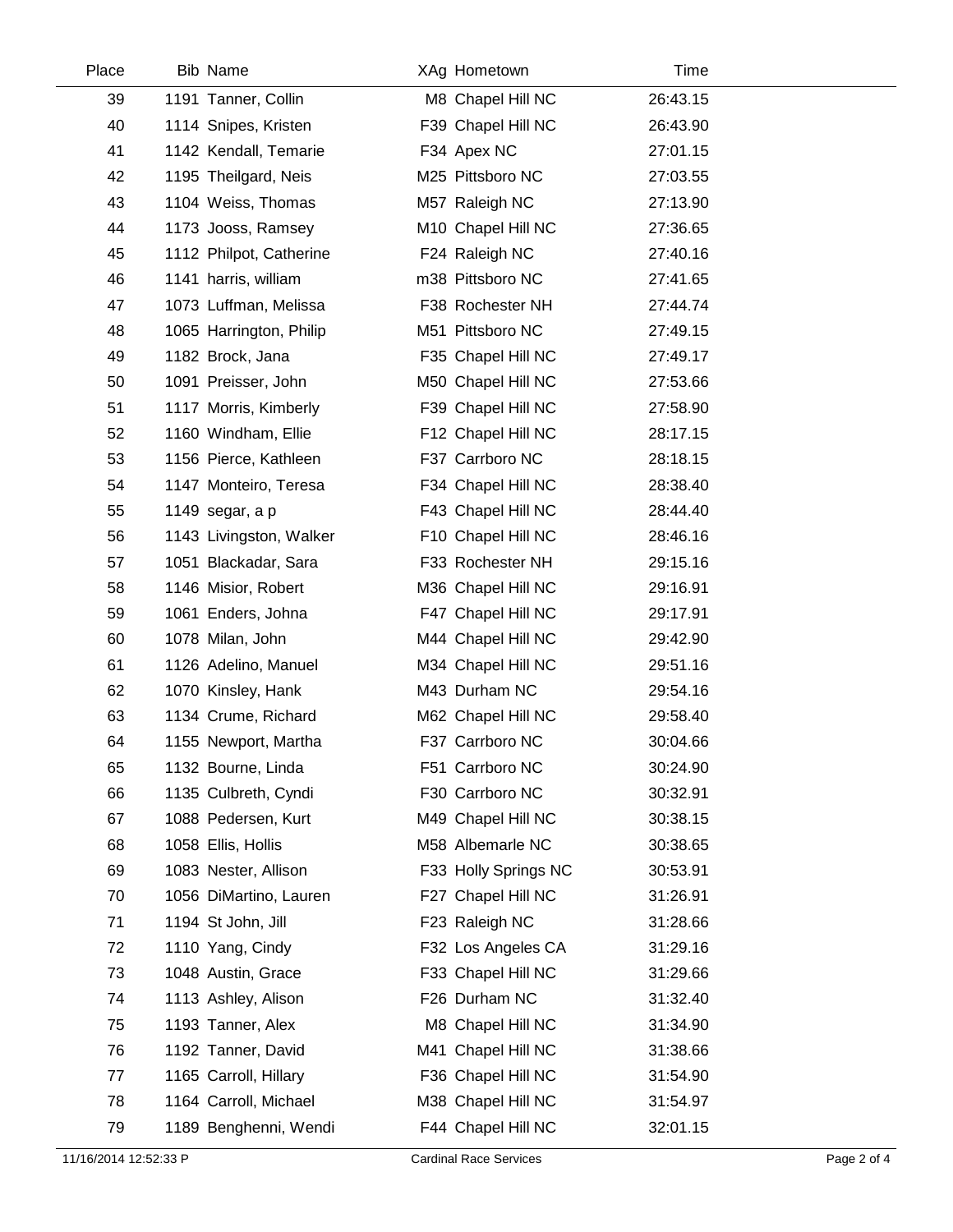| Place | Bib Name                       | XAg Hometown       | Time     |  |
|-------|--------------------------------|--------------------|----------|--|
| 80    | 1159 Windham, Laura            | F43 Chapel Hill NC | 32:04.90 |  |
| 81    | 1128 Anderson, Sheelagh        | F67 Carrboro NC    | 32:07.17 |  |
| 82    | 1167 Segall, Robin             | F60 Durham NC      | 32:31.15 |  |
| 83    | 1125 Post, Nick                | M29 Raleigh NC     | 32:37.15 |  |
| 84    | 1150 Smoak, Katherine          | F35 CARY NC        | 32:51.92 |  |
| 85    | 1099 thomson, ritchie          | m72 Chapel Hill NC | 33:19.41 |  |
| 86    | 1127 Alexander, Ann McAllister | F11 Chapel Hill NC | 33:23.41 |  |
| 87    | 1151 Volin, Troy               | M41 Chapel Hill NC | 33:42.66 |  |
| 88    | 1118 Tripp, Shea               | F28 Raleigh NC     | 33:44.16 |  |
| 89    | 1049 Barrett, Nora             | F10 Chapel Hill NC | 33:48.92 |  |
| 90    | 1079 Min, Stella               | F28 Chapel Hill NC | 33:49.16 |  |
| 91    | 1092 Puleo, Blair              | F22 Chapel Hill NC | 33:49.42 |  |
| 92    | 1096 Ryberg, Renee             | F25 Chapel Hill NC | 33:49.67 |  |
| 93    | 1081 Murley, Jessica           | F39 Chapel Hill NC | 34:00.66 |  |
| 94    | 1152 Wiltberger, Ada           | F8 Carrboro NC     | 34:24.66 |  |
| 95    | 1120 Deinert, Kristin          | F33 Carrboro NC    | 34:26.16 |  |
| 96    | 1139 Evon, Donna               | F44 Carrboro NC    | 34:26.66 |  |
| 97    | 1187 Van Reay, Xavier          | M10 Chapel Hill NC | 34:44.41 |  |
| 98    | 1186 Van Reay, Paul            | M45 Chapel Hill NC | 34:45.16 |  |
| 99    | 1055 Byron, Nicole             | F15 Apex NC        | 34:48.42 |  |
| 100   | 1116 Byron, Margie             | F44 Apex NC        | 34:49.67 |  |
| 101   | 1202 Robinson, Tarron          | M26 Chapel Hill NC | 34:51.41 |  |
| 102   | 1101 waters, mandy             | F42 Cary NC        | 35:29.75 |  |
| 103   | 1140 Freundlich, Gary          | M50 Pittsboro NC   | 35:33.36 |  |
| 104   | 1077 Milan, Allison            | F42 Chapel Hill NC | 35:56.23 |  |
| 105   | 1066 Howell, Shyanne           | F14 Chapel Hill NC | 35:58.73 |  |
| 106   | 1045 Alshoaibi, Sami           | M45 Chapel Hill NC | 35:58.98 |  |
| 107   | 1188 Tsay, Amy                 | F37 Chapel Hill NC | 36:18.49 |  |
| 108   | 1090 Preisser, Jack            | M10 Chapel Hill NC | 36:44.37 |  |
| 109   | 1163 Morris, Margaret          | F69 Chapel Hill NC | 36:46.24 |  |
| 110   | 1181 Keyworth, Barbara         | F63 Chapel Hill NC | 37:32.23 |  |
| 111   | 1138 Espinoza-Tapia, Alba      | F24 Carrboro NC    | 37:34.74 |  |
| 112   | 1162 Ponierza, Camilla         | F23 Chapel Hill NC | 38:14.98 |  |
| 113   | 1050 Bieltz, Brandon           | M26 Chapel Hill NC | 39:00.48 |  |
| 114   | 1200 Randall, Adrian           | M27 Chapel Hill NC | 39:19.48 |  |
| 115   | 1196 English, Cydney           | F42 Raleigh NC     | 39:27.23 |  |
| 116   | 1201 Randall, Eveleen          | F29 Chapel Hill NC | 39:53.99 |  |
| 117   | 1102 Weinberger, Robin         | F60 Carrboro NC    | 41:25.25 |  |
| 118   | 1062 Flanagan, Rachel          | F41 Pittsboro NC   | 41:25.49 |  |
| 119   | 1123 Pruitt, Greg              | M59 Durham NC      | 41:27.48 |  |
| 120   | 1136 Dickson, Bright           | F31 Chapel Hill NC | 43:13.98 |  |